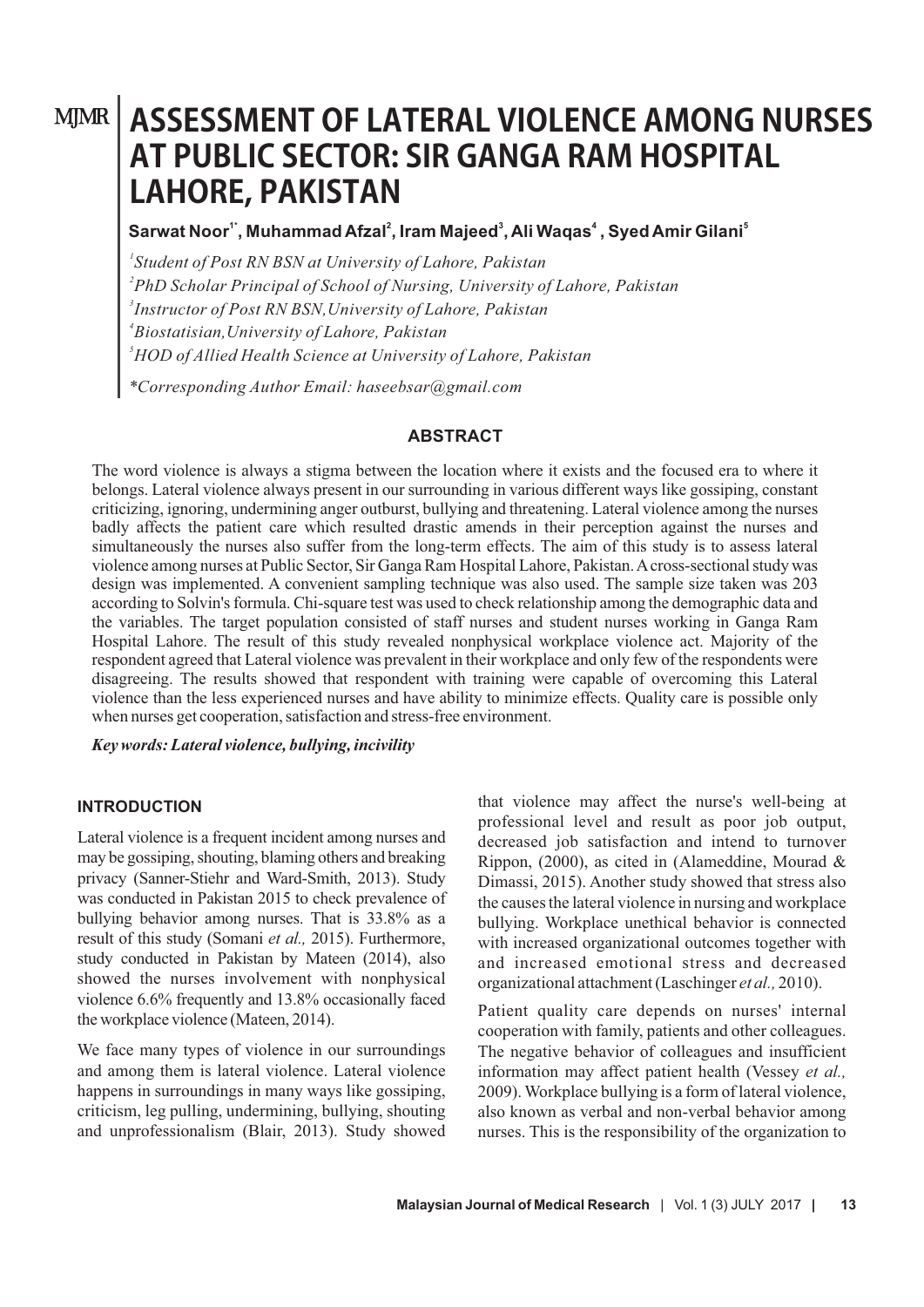provide stress free environment to the workers and minimize the lateral violence and focused on reporting the incident to address the root cause (Sanner-Stiehr and Ward-Smith, 2013).

Stressed environment leads to medical error, impaired patient care, lack of interest of nurse or affected victim and increased staff turnover. There are many theories can applied for the lateral violence, one of them is social cognitive theory followed by Human Behavior theory. The theoretical perspective will be recommended for the change of human behavior. This theory will explain the all dimensions through which the individual attended to do unpleasant act (Blair, 2013).

The organization must learn the way to promote nurses to have skills and techniques to eliminate lateral violence from their work place to get effective outcomes and increased interest to retain as employee (Embree & White, 2010).

# **Problem statement:**

According to the different studies, it showed that Lateral Violence is prevalent to the health care profession and its effects on the nursing professionalism as well as the patient care. Problem statement focuses on the nurse's interpersonal behavior in the term of lateral violence. This rising issue of every hospital setting has different negative aspects. Nursing profession is at the higher risk of lateral violence (Somani *et al.,* 2015). Prevalence of bullying behavior among nurses is 33.8%. Research report conducted in Pakistan shows 10.1% nurse's respond as bullying at work place (Mateen, 2014)

# **Significance:**

This Study will help me to enhance knowledge about workplace violence, reasons and its effects on organization and on patient care. It will be important for nurses to enhance professionalism and improve interpersonal relationship for the betterment of quality patient care.

This study will help Organization of Sir Ganga Ram hospital to promote stress free environment and to improve quality of care to overcome stress, malpractice and frustrated environment resulting from workplace violence. Policy makers will take decisions regarding violence promoting factors and will develop strategies to overcome adverse effect on patient care.

Quality care will be delivered and organizational prestige will be high as well.

### **Objectives:**

# **The specific objectives of the study are:**

• Assess the prevalence rate of lateral violence among nurses at Sir Ganga Ram hospital.

• Check correlation between qualification and learning opportunities regarding coping with the lateral violence.

• Interpret the correlation between qualification and getting a training regarding, how to cope up with lateral violence.

# **Operational Definitions**

**Lateral Violence:** Is defined as aggressive behavior, rolling of eyes, blocking of learning opportunities to the other RN (Registered Nurse), preservation of information, humiliation and criticism, restricted for help in care related issues.

**Bullying:** Bullying is defined as testing behavior, showing busyness instead of helping staff, eventually not so busy.

**Incivility:** Incivility is defined as unprofessional behavior, hooting, ignoring work and others.

# **Literature review:**

It's a common issue and having the different types like; verbal abuse threats and bullying. Nurses, however, are not willing to report the incident (Alyileili, 2013). Nurse participation is very important for reduction of the lateral violence. To get healthy work environment it is important that nurses also focused to reduce lateral violence (Ceravolo *et al.,* 2012).

About 65% reporting population, have frequently been observing lateral violence and 46 % participant considered lateral violence as serious issue (Stanley *et al.,* 2007). 10.1% nurses experience bullying at work place, face nonphysical violence 6.6% frequently, 13.8% occasionally. Researchers also emphasis that patients care is also at risk with the exposure of workplace violence (Mateen, 2014).

Prevalence rate is 33.8% regarding workplace violence in Pakistan (Somani *et al.,* 2015); when its employed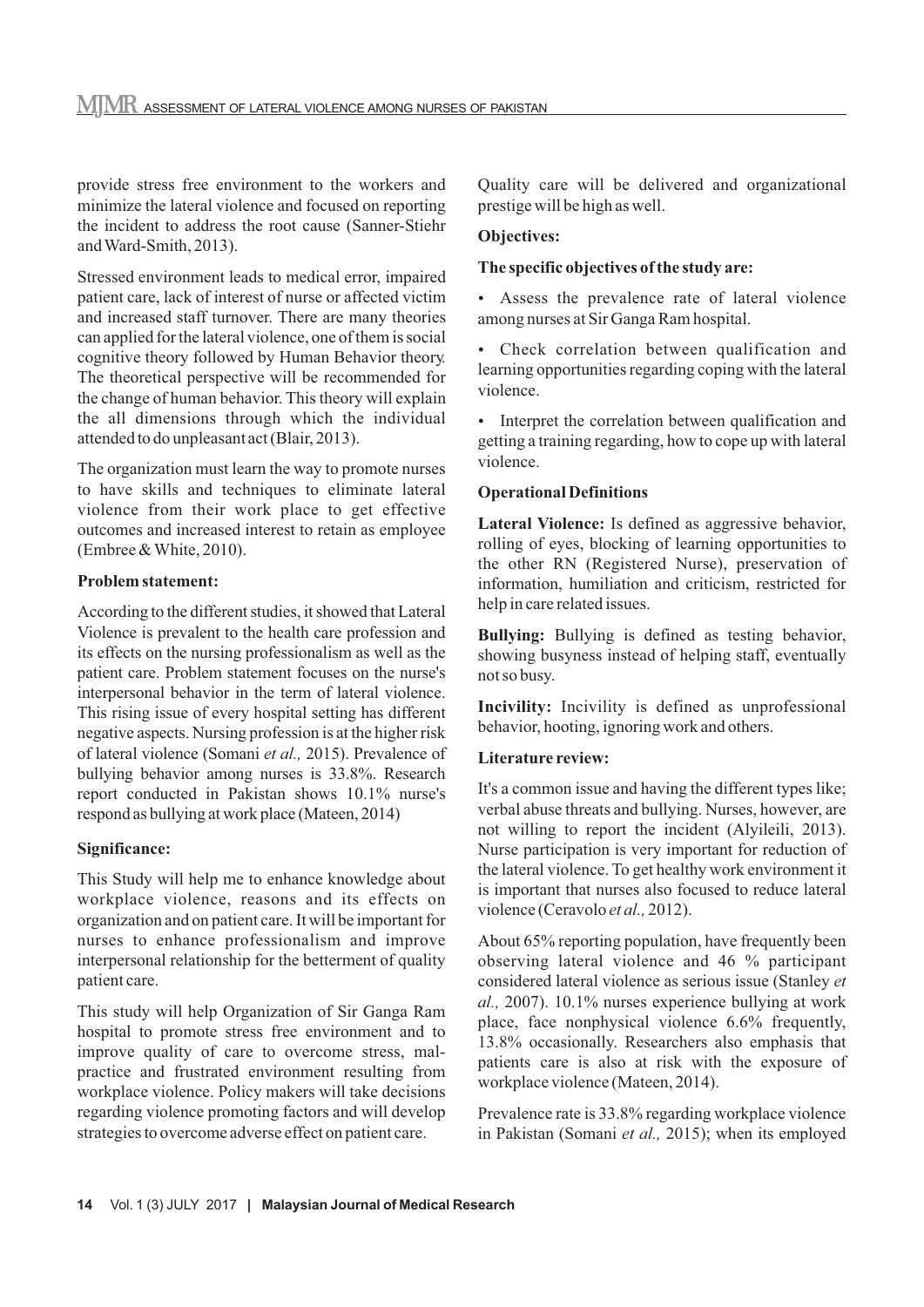#### **1-Gender:**

Table 1 shows that all respondent were female, n=203 (100%). Respondent of age group 15-20 were 34.98%  $(n=71)$ , respondent of age group 21-25 were 26.60%  $(n=54)$ , 26-30 age group respondent were 27.09% (n=55) and above 30 year of age respondent were 11.33% (n=23). 32.51% (n=66) respondent having experience less than one year and 1-5 year of experience respondent were 24.63% (n=50), 6-10 year of experience respondent were 32.02% (n=65) and above 10 years of experienced respondent were 10.84% (n=22). Approximately 60.59% (n=123) respondent were diploma holders and lowest % of respondent is Post RN 2.46% (n=5), specialized staff nurses were 12.32% (n=25) and student nurses were  $24.63\%$  (n=50).

*Table 2: Descriptive analysis of Lateral Violence*

| 1-I am aware that Lateral Violence is           |                                            | Frequency | Percent | Valid Percent | <b>Cumulative Percent</b> |
|-------------------------------------------------|--------------------------------------------|-----------|---------|---------------|---------------------------|
|                                                 | prevalent on my nursing unit.              |           |         |               |                           |
| Valid                                           | <b>Strongly Disagree</b>                   | 20        | 9.9     | 9.9           | 9.9                       |
|                                                 | Disagree                                   | 43        | 21.2    | 21.2          | 31.0                      |
|                                                 | Neutral                                    | 38        | 18.7    | 18.7          | 49.8                      |
|                                                 | Agree                                      | 72        | 35.5    | 35.5          | 85.2                      |
|                                                 | <b>Strongly Agree</b>                      | 30        | 14.8    | 14.8          | 100.0                     |
|                                                 | Total                                      | 203       | 100.0   | 100.0         |                           |
| 2- I have denied access to learning             |                                            | Frequency | Percent | Valid Percent | <b>Cumulative Percent</b> |
|                                                 | opportunities by another RN on my unit.    |           |         |               |                           |
| Valid                                           | <b>Strongly Disagree</b>                   | 64        | 31.5    | 31.5          | 31.5                      |
|                                                 | Disagree                                   | 71        | 35.0    | 35.0          | 66.5                      |
|                                                 | Neutral                                    | 15        | 7.4     | 7.4           | 73.9                      |
|                                                 | Agree                                      | 34        | 16.7    | 16.7          | 90.6                      |
|                                                 | <b>Strongly Agree</b>                      | 19        | 9.4     | 9.4           | 100.0                     |
|                                                 | Total                                      | 203       | 100.0   | 100.0         |                           |
| 3- I feel like there would be repercussion if i |                                            | Frequency | Percent | Valid Percent | <b>Cumulative Percent</b> |
| or director.                                    | discuss miss-treatment with my supervisors |           |         |               |                           |
| Valid                                           | <b>Strongly Disagree</b>                   | 39        | 19.2    | 19.2          | 19.2                      |
|                                                 | Disagree                                   | 40        | 19.7    | 19.7          | 38.9                      |
|                                                 | Neutral                                    | 31        | 15.3    | 15.3          | 54.2                      |
|                                                 | Agree                                      | 72        | 35.5    | 35.5          | 89.7                      |
|                                                 | <b>Strongly Agree</b>                      | 21        | 10.3    | 10.3          | 100.0                     |
|                                                 | Total                                      | 203       | 100.0   | 100.0         |                           |
|                                                 | 4- In my nursing career, i have experience | Frequency | Percent | Valid Percent | <b>Cumulative Percent</b> |
|                                                 | lack of support by my coworkers.           |           |         |               |                           |
| Valid                                           | <b>Strongly Disagree</b>                   | 20        | 9.9     | 9.9           | 9.9                       |
|                                                 | Disagree                                   | 39        | 19.2    | 19.2          | 29.1                      |
|                                                 | Neutral                                    | 26        | 12.8    | 12.8          | 41.9                      |
|                                                 | Agree                                      | 83        | 40.9    | 40.9          | 82.8                      |
|                                                 | <b>Strongly Agree</b>                      | 35        | 17.2    | 17.2          | 100.0                     |
|                                                 | Total                                      | 203       | 100.0   | 100.0         |                           |
| 5 - I have felt threatened by anotherRN.        |                                            | Frequency | Percent | Valid Percent | <b>Cumulative Percent</b> |
| Valid                                           | <b>Strongly Disagree</b>                   | 42        | 20.7    | 20.7          | 20.7                      |
|                                                 | Disagree                                   | 54        | 26.6    | 26.6          | 47.3                      |
|                                                 | Neutral                                    | 26        | 12.8    | 12.8          | 60.1                      |
|                                                 | Agree                                      | 63        | 31.0    | 31.0          | 91.1                      |
|                                                 | <b>Strongly Agree</b>                      | 18        | 8.9     | 8.9           | 100.0                     |
|                                                 | Total                                      | 203       | 100.0   | 100.0         |                           |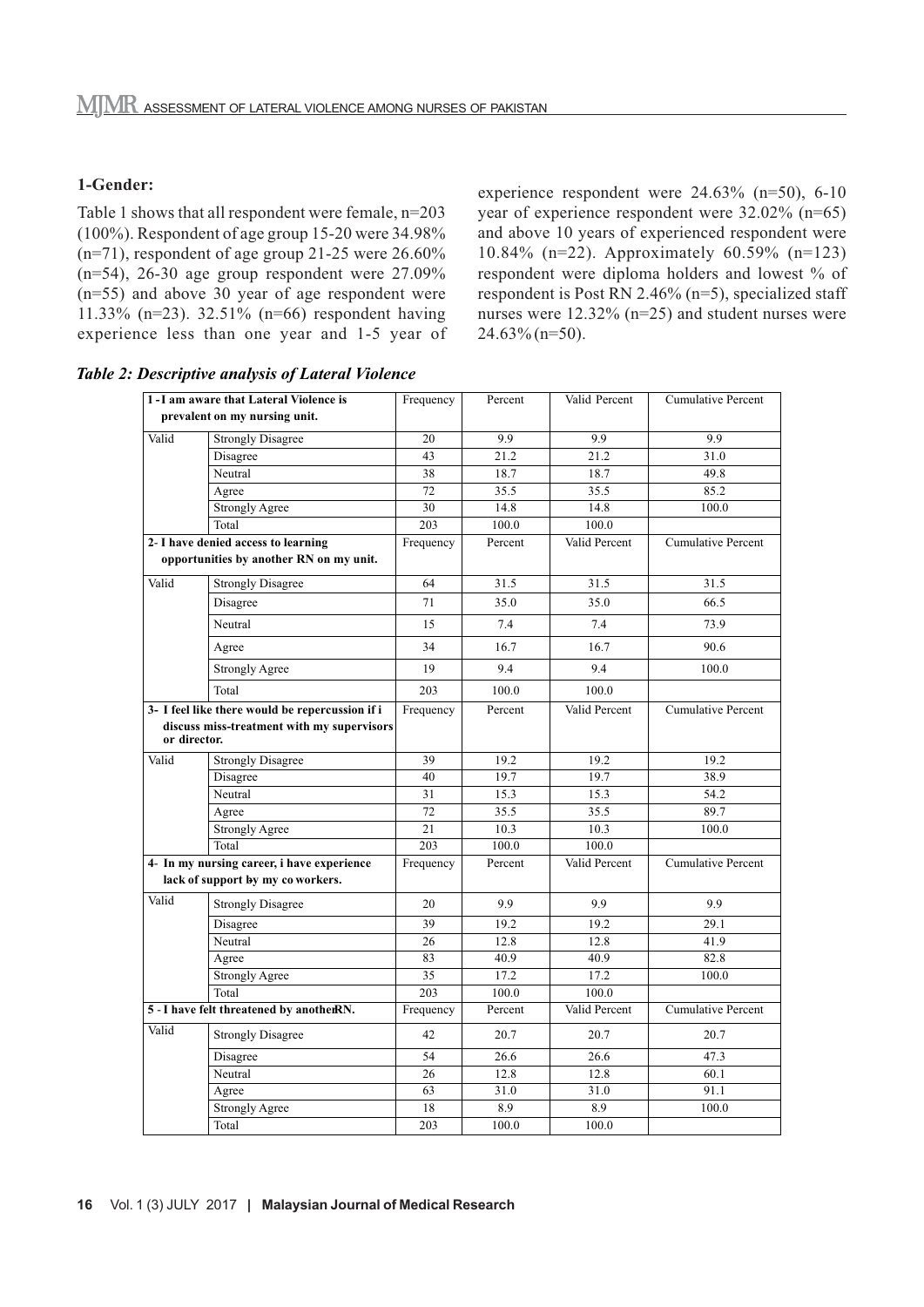involve in harassment, bullying it create a negative work environment and social exclusion Kivimaki *et al.,* (2000), as cited in (Laschinger *et al.,* 2012). It is clear that lateral violence has effect on patient care (Steinman, 2013).

Results shows that 38% targeted from threatened behavior, 73% respondent denied of learning opportunities. 16% respondent negatively affected the patient quality of care, 39% respondent not aware of policy dealing with the workplace violence at work place and 61% aware of hospital policy regarding lateral violence (Alyileili, 2013). About 40.5% nurses considered workload and less staff is the root cause of violence. Big number of nurse's violence has bad impact on quality of work and disturb interpersonal relations of co-workers (Samir *et al.,* 2012).

Theory of human behavior is applicable for the situation of lateral violence and conceptual map of the theory consists of three perspectives that are environmental stimulus, low self-esteem and effect on individual (Blair, 2013).

Result shows that 86.1% nurses exposed to the workplace violence in past 6 months. About 40.5% of nurse report works over load. Shortage of nurses is one of the cause of lateral violence and 35.8% nurses

reported to have malpractice and carelessness is the root cause of lateral violence. Researchers also mentioned that nurses use to with verbal abuse as they considered no authority to bring a change and they believe that assault is usual with job (Samir *et al.,* 2012). Bullying prevalence rate was 10.1% of workplace bullying 23.3% and physical bullying prevalence 3.1% (Laschinger *et al.,* 2012).

### **METHODOLOGY**

Descriptive cross-sectional study design was used. The data was collected from Sir Ganga Ram hospital Lahore, which is target population of the study. Questioner adopted from Blair (2013), with permission through email, five point Likert scale.

Convenient sampling technique was used to collect data. The inclusion criteria were all staff nurses and student nurses working in Ganga Ram hospital Lahore and exclusion criteria was all head nurses working in Ganga Ram hospital, Lahore. The sample size was 203 according Solvin's formula for sample collection from total population of 412. The data was examined through Statistical Package for Social Sciences (SPSS) version 21. Informed consent was taken from all participants and all the information is kept confidential.

#### **RESULTS**

#### *Table 1: Demographic Data*

| Gender                      |                 | Frequency | Percent | Valid Percent | <b>Cumulative Percent</b> |
|-----------------------------|-----------------|-----------|---------|---------------|---------------------------|
| Valid                       | Female          | 203       | 100.0   | 100.0         | 100.0                     |
|                             |                 |           |         |               |                           |
| Age                         |                 | Frequency | Percent | Valid Percent | <b>Cumulative Percent</b> |
| Valid                       | $15 - 20$       | 71        | 35.0    | 35.0          | 35.0                      |
|                             | $21 - 25$       | 54        | 26.6    | 26.6          | 61.6                      |
|                             | $26 - 30$       | 55        | 27.1    | 27.1          | 88.7                      |
|                             | $>30$           | 23        | 11.3    | 11.3          | 100.0                     |
|                             | Total           | 203       | 100.0   | 100.0         |                           |
| <b>Stay in Organization</b> |                 | Frequency | Percent | Valid Percent | <b>Cumulative Percent</b> |
| Valid                       | $<$ 1 yr        | 66        | 32.5    | 32.5          | 32.5                      |
|                             | $1-5$ yrs       | 50        | 24.6    | 24.6          | 57.1                      |
|                             | $6-10$ yrs      | 65        | 32.0    | 32.0          | 89.2                      |
|                             | above 10 yrs    | 22        | 10.8    | 10.8          | 100.0                     |
|                             | Total           | 203       | 100.0   | 100.0         |                           |
| <b>Marital Status</b>       |                 | Frequency | Percent | Valid Percent | <b>Cumulative Percent</b> |
| Valid                       | Married         | 75        | 36.9    | 36.9          | 36.9                      |
|                             | Unmarried       | 128       | 63.1    | 63.1          | 100.0                     |
|                             | Total           | 203       | 100.0   | 100.0         |                           |
| Qualification               |                 | Frequency | Percent | Valid Percent | <b>Cumulative Percent</b> |
| Valid                       | Nursing Diploma | 123       | 60.6    | 60.6          | 60.6                      |
|                             | Specialization  | 25        | 12.3    | 12.3          | 72.9                      |
|                             | Post RN         | 5         | 2.5     | 2.5           | 75.4                      |
|                             | Nursing student | 50        | 24.6    | 24.6          | 100.0                     |
|                             | Total           | 203       | 100.0   | 100.0         |                           |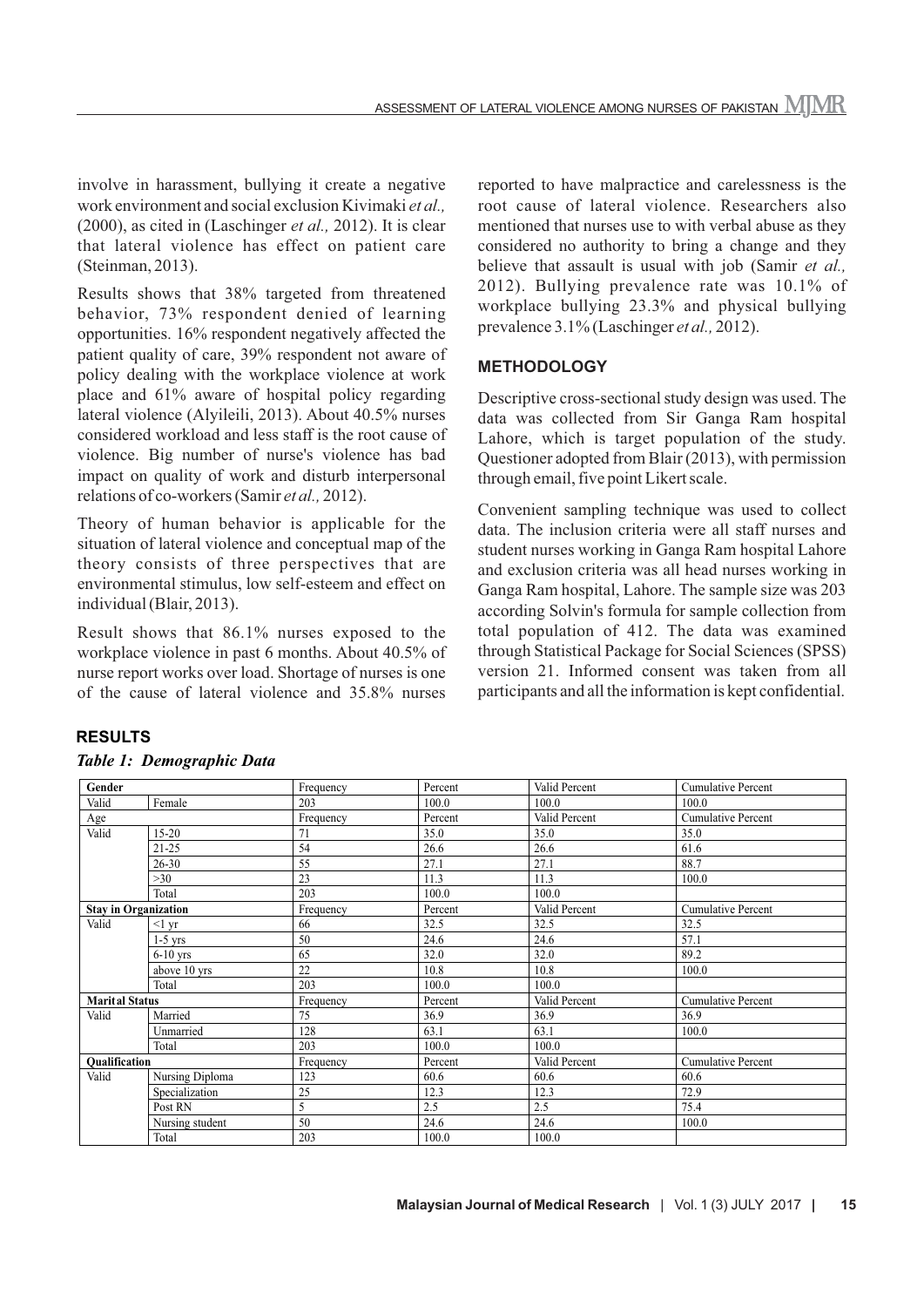| 6- I have felt "harassed" by another staff     |                                                 | Frequency | Percent | Valid Percent | Cumulative Percent        |
|------------------------------------------------|-------------------------------------------------|-----------|---------|---------------|---------------------------|
| member by the use of the hospitals complaint   |                                                 |           |         |               |                           |
|                                                | process (example: write-up it corrective        |           |         |               |                           |
| action).                                       |                                                 |           |         |               |                           |
| Valid                                          | <b>Strongly Disagree</b>                        | 89        | 43.8    | 43.8          | 43.8                      |
|                                                | Disagree                                        | 67        | 33.0    | 33.0          | 76.8                      |
|                                                | Neutral                                         | 16        | 7.9     | 7.9           | 84.7                      |
|                                                | Agree                                           | 20        | 9.9     | 9.9           | 94.6                      |
|                                                | <b>Strongly Agree</b>                           | 11        | 5.4     | 5.4           | 100.0                     |
|                                                | Total                                           | 203       | 100.0   | 100.0         |                           |
|                                                | 7- I have felt humiliated by another RN using   | Frequency | Percent | Valid Percent | <b>Cumulative Percent</b> |
|                                                | verbal statements (example: rudeness, abusive   |           |         |               |                           |
|                                                | language, humiliation, or criticism).           |           |         |               |                           |
| Valid                                          | <b>Strongly Disagree</b>                        | 59        | 29.1    | 29.2          | 29.2                      |
|                                                | Disagree                                        | 57        | 28.1    | 28.2          | 57.4                      |
|                                                | Neutral                                         | 27        | 13.3    | 13.4          | 70.8                      |
|                                                | Agree                                           | 48        | 23.6    | 23.8          | 94.6                      |
|                                                | <b>Strongly Agree</b>                           | 11        | 5.4     | 5.4           | 100.0                     |
|                                                | Total                                           | 202       | 99.5    | 100.0         |                           |
| Missing                                        | System                                          | 1         | 0.5     |               |                           |
| Total                                          |                                                 | 203       | 100.0   |               |                           |
| 8- I have felt mistreated by another RN and    |                                                 | Frequency | Percent | Valid Percent | <b>Cumulative Percent</b> |
| this has caused direct effect on my patients   |                                                 |           |         |               |                           |
|                                                | (example: late medications, medication errors). |           |         |               |                           |
| Valid                                          | <b>Strongly Disagree</b>                        | 78        | 38.4    | 38.4          | 38.4                      |
|                                                | Disagree                                        | 58        | 28.6    | 28.6          | 67.0                      |
|                                                | Neutral                                         | 24        | 11.8    | 11.8          | 78.8                      |
|                                                | Agree                                           | 35        | 17.2    | 17.2          | 96.1                      |
|                                                | <b>Strongly Agree</b>                           | 8         | 3.9     | 3.9           | 100.0                     |
|                                                | Total                                           | 203       | 100.0   | 100.0         |                           |
|                                                | 9-I have been mistreated during my work         | Frequency | Percent | Valid Percent | <b>Cumulative Percent</b> |
| hours and this has been witnessed by visitors. |                                                 |           |         |               |                           |
| Valid                                          | <b>Strongly Disagree</b>                        | 72        | 35.5    | 35.5          | 35.5                      |
|                                                | Disagree                                        | 64        | 31.5    | 31.5          | 67.0                      |
|                                                | Neutral                                         | 22        | 10.8    | 10.8          | 77.8                      |
|                                                | Agree                                           | 37        | 18.2    | 18.2          | 96.1                      |
|                                                | Strongly Agree                                  | 8         | 3.9     | 3.9           | 100.0                     |
|                                                | Total                                           | 203       | 100.0   | 100.0         |                           |
| 10-I have had teaching or training in coping   |                                                 | Frequency | Percent | Valid Percent | Cumulative Percent        |
| with situations and staff regarding Lateral    |                                                 |           |         |               |                           |
| Violence.                                      |                                                 |           |         |               |                           |
| Valid                                          | <b>Strong Disagree</b>                          | 96        | 47.3    | 47.3          | 47.3                      |
|                                                | Disagree                                        | 47        | 23.2    | 23.2          | 70.4                      |
|                                                | Neutral                                         | 13        | 6.4     | 6.4           | 76.8                      |
|                                                | Agree                                           | 24        | 11.8    | 11.8          | 88.7                      |
|                                                | Strongly Agree                                  | 23        | 11.3    | 11.3          | 100.0                     |
|                                                | Total                                           | 203       | 100.0   | 100.0         |                           |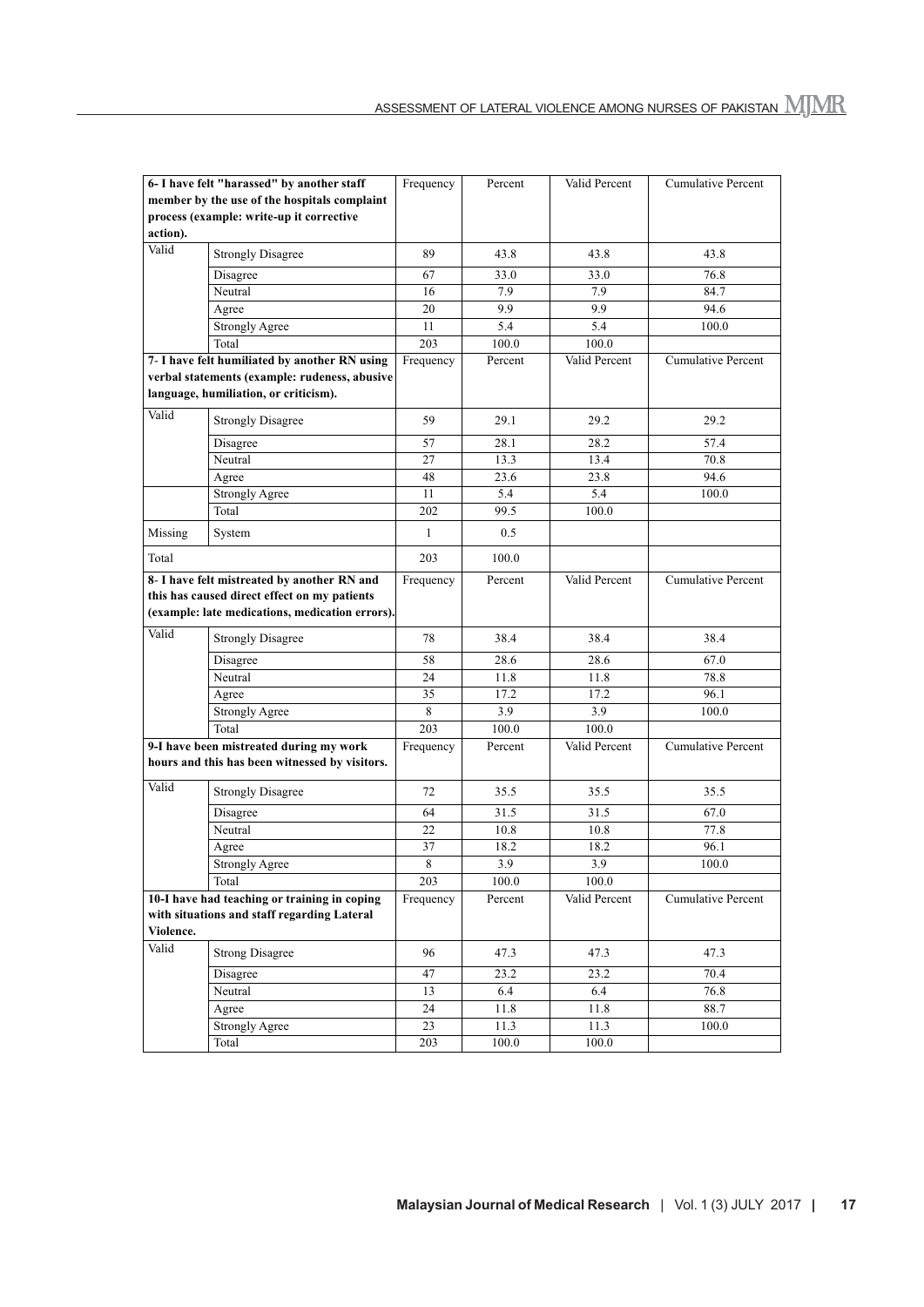Table 2 highest percentage of respondent were agree about the statement that Lateral violence is prevalent in their nursing unit, 35% (n=72) were agree and 9.85% (n=20) were strongly disagree about the statement.

About Q: 2 results show that 9.36% (n=19) respondent were strongly agreed about the statement that they have denied access to learning opportunities by another RN in their department, 34.9% (n=71) were disagree about the statement.

Majority of respondent agreed that they feel like there would be repercussion if they discuss miss-treatment with the supervisors.

Most of the respondent agrees that they have experience lack of support by their co-workers.

Q: 5 results showed that most of the respondent agreed that they had felt threatened by another RN.

Q: 6 results showed that majority of the respondent were strongly disagreeing about the statement.

Q: 7 results shows that mostly respondent were strongly disagreeing about being verbal abused by another RN and with the difference of 5%, 23.7% were agreeing about the statement.

Q: 8 results shows that 3.94% (n=8) respondent were strongly agree, and 38.42% (n=78) were strongly disagree about felt mistreated by another RN and that cause direct effect on patient care.

Q: 9 results shows that most of the respondents were strongly disagree about they have been mistreated during work hours in front of visitors.

Q: 10 results shows that most of the respondent strongly disagrees about having any teaching or training to coop with the situation like lateral violence.

# **Chi-square Analysis**

Statistically significant association between qualification and Nurses Perception about Lateral Violence at work place was found.

#### **Q # 1: Awareness** *Table 3: Chi-Square Tests*

|                                                                                            | Value      | df | Asymp. Sig. (2-sided) |  |
|--------------------------------------------------------------------------------------------|------------|----|-----------------------|--|
| Pearson Chi - Square                                                                       | $35.179^a$ | 12 | 0.000                 |  |
| Likelihood Ratio                                                                           | 34.132     | 12 | 0.001                 |  |
| Linear - by - Linear Association                                                           | 4.832      |    | 0.028                 |  |
| N of Valid Cases                                                                           | 203        |    |                       |  |
| a. 9 cells (45.0%) have expected count less than 5. The minimum expected count is<br>0.49. |            |    |                       |  |



*Figure 1*

### **Q # 1: Awareness** *Table 3: Chi-Square Tests*

According to the Pearson correlation result there is a statistically significant association between qualification of participants and awareness about prevalent of Lateral Violence in the workplace because significant in the above table 3 and Figure 1,  $p=0.000$  that is less then *P* value (0.05).

#### **Q # 10: Learning Opportunities:** *Table 2: Chi-Square Tests*

|                                                                    | Value      | Df | Asymp. Sig. (2-sided) |  |
|--------------------------------------------------------------------|------------|----|-----------------------|--|
| Pearson Chi-Square                                                 | $72.410^a$ | 12 | 0.000                 |  |
| Likelihood Ratio                                                   | 78.088     | 12 | 0.000                 |  |
| Linear-by-Linear                                                   | 39.489     |    | 0.000                 |  |
| Association                                                        |            |    |                       |  |
| N of Valid Cases                                                   | 203        |    |                       |  |
| a. 9 cells $(45.0\%)$ have expected count less than 5. The minimum |            |    |                       |  |

*expected count is 32.*



*Figure: 2*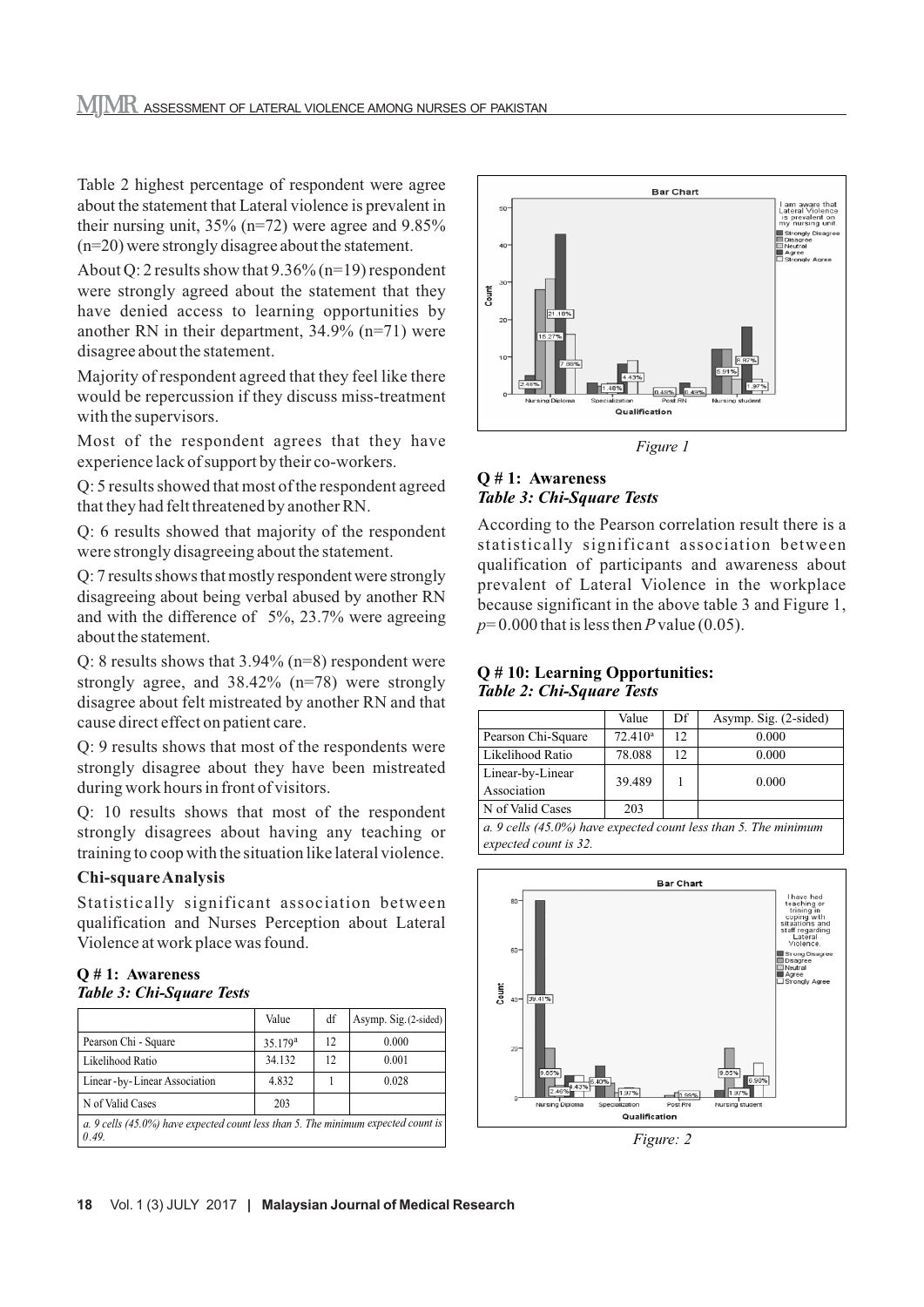According to the Chi-square result there is a statistically significant association between qualification of participants and having teaching or training in Violence because significant in the below table  $p=0.000$  that is less then *P* value (0.05).

### **DISCUSSION**

This study is conducted to assess the Lateral violence among nurses at government sector, Sir Ganga Ram Hospital Lahore. To know the occurrence of Lateral violence effect by the patients, their relatives and the care delivered by the Nurses, and what type of violence faced by the nurses the above-mentioned study was carried out.

Answer of the first statement "awareness about Lateral Violence was the prevalent in the nursing unit". Majority of the respondents was agreed that Lateral violence occurring in their workplace and the lowest percentage of respondent were disagreeing from the statement. According to the study showed the highest percentage of the respondent were agreed and lowest were disagreed about the statement (Blair, 2013).

Majority percentage of the respondent disagrees about the statement of "they have been denied access to learning opportunities by another RN in the same unit" and lowest percentage of respondents were neutral about the statement and then lowest percentage of respondent who are disagree about the above statement. Results show that Majority of respondent positively admitted that they have been denied of learning opportunities (Alyileili, 2013).

Majority of the respondent positively agree the statement of "They feel, there would be repercussion if they discuss miss-treatment with supervisors" and the lowest percentage of the respondent were Strongly agree from the statement then the  $2<sup>nd</sup>$  lowest percentage of the respondent were Strongly disagree about the above statement. Study results are opposite to the study results of Marry Russell about the statement, majority of the respondent were strongly disagree about the statement (Blair, 2013).

Fourth question of the questioner "during the nursing career, experiencing lack of support by co-workers" showed the positive response of the respondent, majority of respondent were agreed about the statement and lowest percentage of respondent were disagreed about they have experienced lack of support by their co-workers. Majority of respondent were supported by their co-workers (Ceravolo *et al.,* 2012).

Majority of the respondent of the statement "felt threatened by another RN" were agreed and 2nd higher percentage of the respondent were disagreed about the statement, according to Alyileili (2013) study conducted in UAE Government hospital. Study conducted on registered nurses belonging from different cultures and nationalities. Results show that 38% targeted from threatened behavior, (Alyileili, 2013). The percentage of the UAE respondent are close to the study conducted in Public sector of Pakistan.

Lowest percentage of the respondent of this study was strongly agreed about the statement of "felt mistreated by another RN and this has caused direct effect on patients care (example: medication errors)" and highest percentage of the respondents were strongly disagreed about the above statement. Lateral violence effects patient safety and decreases nurses ability to deliver quality are (Christie *et al.,* 2014).

Majority of respondents were never had teaching or training in coping with situation and staff. Regarding Lateral violence lowest percentage of the respondent was agreed about the statement and very lowest percentage of respondent were neutral.

Percentage of copping behavior with situation of Lateral Violence had increased after training session about strengthening communication to overcome lateral violence (Ceravoloz *et al.,* 2012). According to the Chi-square result there is a statistically significant association between qualification of participants and having teaching or training in Violence because significant in the table  $1 p=0.000$ .

#### **Limitations**

- I should collect data from private and Government Hospital but unfortunately, I selected only one Public sector.
- Probability sampling the good results instead of convenient sampling.
- Experimental study may create a good worth instead of cross sectional study.